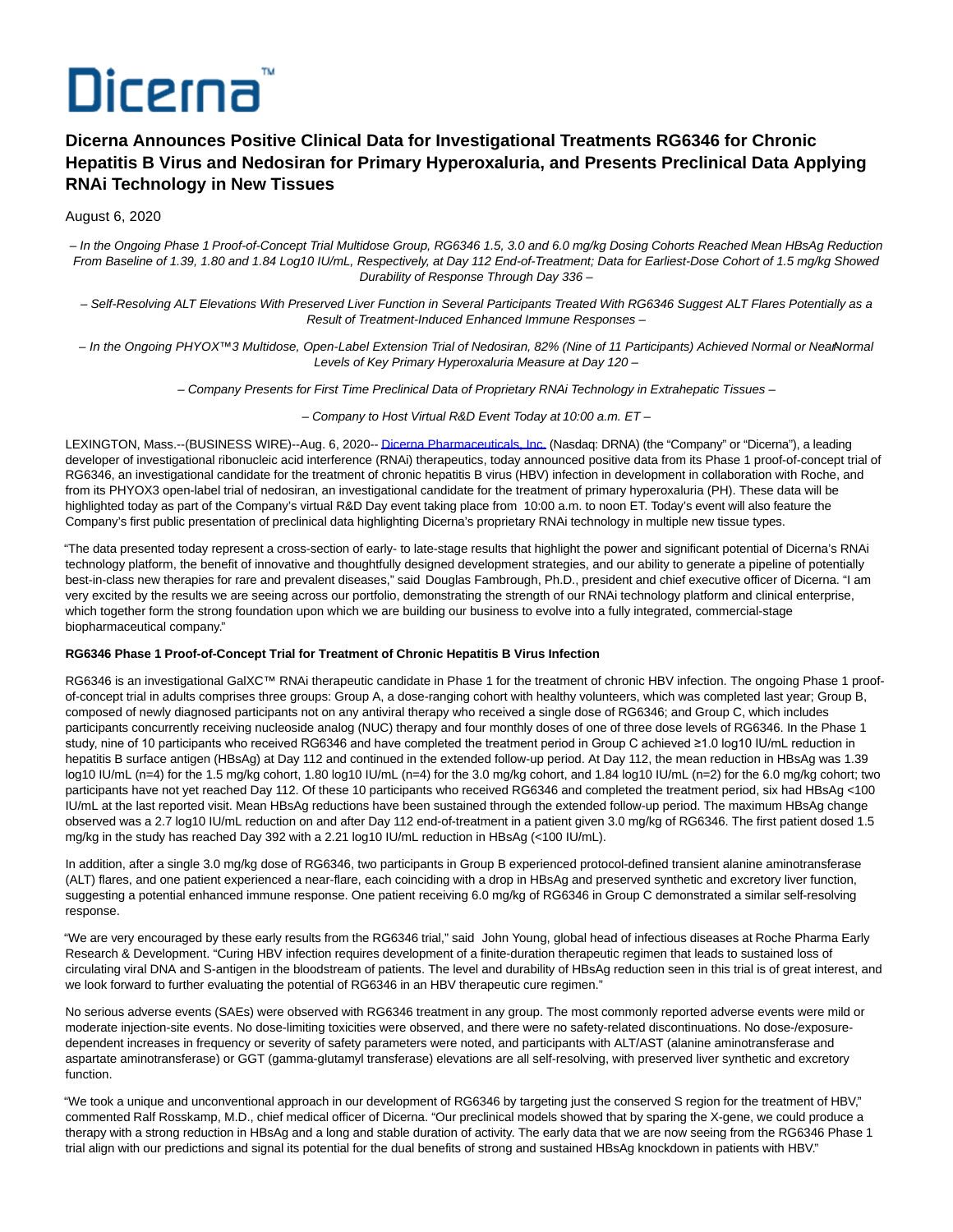Participants within Groups B and C were randomized 5:3 and 2:1, respectively, active versus placebo. Participants in Groups B and C are eligible to enter into an extended follow-up observation period if they achieve a reduction of ≥1.0 log10 IU/mL of HBsAg from baseline at the end of the treatment period (12 weeks/85 days for Group B and 16 weeks/112 days for Group C). Enrollment was completed in June 2020, and results summarized below were as of June 25, 2020. Two participants have not yet reached Day 112, and the study is ongoing.

Under the terms of the agreement between the companies, Roche will be responsible for initiating Phase 2 development of RG6346.

## **Nedosiran PHYOX3 Multidose Open-Label Extension Trial Interim Analysis**

The PHYOX3 trial [\(ClinicalTrials.gov:](https://cts.businesswire.com/ct/CT?id=smartlink&url=http%3A%2F%2FClinicalTrials.gov&esheet=52262106&newsitemid=20200806005345&lan=en-US&anchor=ClinicalTrials.gov&index=2&md5=3a0e4febf252a1ef715ce4f8c9f131b4) NCT04042402) is an ongoing open-label extension study evaluating nedosiran's long-term safety and efficacy in participants with any of the three known types of primary hyperoxaluria – PH1, PH2 or PH3 – a family of ultra-rare, life-threatening genetic disorders that initially manifest with recurrent renal stones and can lead to kidney failure. The PHYOX3 trial is open to participants six years of age or older with PH who have participated in any previous PHYOX clinical development program trial, as well as their siblings with PH. All PHYOX3 participants who reached Day 120 and were evaluated in this interim analysis had previously completed the PHYOX1 single-ascending-dose Phase 1 trial. Of the 11 participants (eight PH1 and three PH2) who had reached Day 120 receiving once-monthly nedosiran, nine participants (82%) had achieved normal or near-normal urinary oxalate (Uox) levels, defined as below 0.46 mmol/1.73m<sup>2</sup> body surface area adjusted (BSA)/24 hr (laboratory assay upper limit of normal [ULN]) and from 0.46 to 0.6 mmol/1.73m<sup>2</sup> BSA/24 hr (1.3xULN, defined per protocol as near-normal), respectively.

"The ultimate goal in treating patients with any PH type is to reduce their urinary oxalate levels to a normal range and give them the independence to not only live their life more free from the daily burden of hyperhydration, but even more importantly, with some reassurance that their PH won't eventually lead to severe consequences such as chronic kidney failure or systemic oxalosis," said Bernd Hoppe, M.D., vice president, global medical affairs at Dicerna and head, German Hyperoxaluria Center, Bonn, Germany. "As of this interim analysis, 82% of participants treated with five once-monthly doses of nedosiran reached normal or near-normal urinary oxalate levels. Five participants in the trial achieved these levels at three consecutive visits, making them eligible for weaning from hyperhydration disease management. The results observed so far in the PHYOX3 trial are very encouraging, and we look forward to seeing a more complete picture of nedosiran's therapeutic profile as additional data from this trial and the PHYOX program become available."

As of the July 10, 2020 interim analysis:

- 16 of the 18 participants in the PHYOX1 trial had enrolled in PHYOX3.
- 11 participants had received at least five monthly doses of 170 mg of nedosiran delivered subcutaneously (Days 1, 30, 60, 90 and 120).
- There was an extended washout period between participants' completion of PHYOX1 during which participants were anticipated to return to 80% of their Uox PHYOX1 baseline prior to starting in PHYOX3. Some patients did not return to this range and were permitted to enroll in PHYOX3 with lower baseline levels. The mean BSA-adjusted baseline Uox of these 11 participants in PHYOX1 was 1.323 mmol/1.73m<sup>2</sup> BSA/24 hr, and the mean BSA adjusted observable baseline Uox levels for these same participants initiating PHYOX3 and included in this analysis was 0.926 mmol/1.73m<sup>2</sup> BSA/24 hr.
- 100% of PH1 participants (eight of eight) that had rolled over from PHYOX1 and received five doses of nedosiran in the PHYOX3 study had achieved normalization or near-normalization at Day 120; of these, normalization was reached in 63% of the PH1 participants (five of eight).
- For PH1 participants, the mean Uox level achieved was within the normal range (mean Uox= 0.404 mmol/1.73m<sup>2</sup> BSA/24 hr).
- All PH2 participants who had rolled over from PHYOX1 have received at least five doses of nedosiran. 33% of PH2 participants (one of three) achieved normalization at Day 120.
- Five of the 17 participants enrolled in PHYOX3 had achieved and maintained normal Uox concentrations on at least three consecutive visits, making them eligible for gradual reduction in fluid intake.

In this interim analysis, nedosiran appeared generally well tolerated, with three injection-site reactions in the 16 enrolled patients and no drug-related severe adverse events. The overall adverse event profile was comparable to that observed in the PHYOX1 Phase 1 clinical trial. There was one participant who experienced a serious adverse event that was determined by the investigator to be unrelated to the study drug. Based on the cumulative number of days participants have participated in the PHYOX3 trial, total patient exposure to monthly dosing of nedosiran delivered subcutaneously has reached 5.8 years.

The results of this interim analysis comprised data from participants in the previously completed PHYOX1 single-dose Phase 1 trial. The study's primary endpoint will evaluate annual rate of decline in estimated glomerular filtration rate (eGFR), a measure of kidney function and nedosiran's ability to preserve remaining kidney function. Also, the PHYOX3 trial will evaluate nedosiran's long-term effect on new stone formation, nephrocalcinosis, and the durability of reducing Uox levels, as well as its potential to enable the gradual decrease or elimination of their disease management practices.

## **Going Beyond GalXC: Dicerna's Technology in New Tissues**

Dicerna also announced preclinical data demonstrating expansion of its technology and discovery efforts beyond its hepatocyte-focused GalXC RNAi technology to central nervous system (CNS), skeletal muscle and adipose tissues. Among the key highlights were:

- Results from preclinical assays demonstrated consistent and durable CNS-wide target mRNA knockdown using novel constructs regardless of route of administration (intrathecal [IT] or intracisterna magna [ICM]); and
- Reduction in target mRNA (messenger RNA) in skeletal muscle and adipose tissue using optimized chemistries, resulting in equivalent and potentially highly durable target knockdown regardless of dosing regimens.

"We are very excited to present for the first time today preclinical data demonstrating the potential application of our technology platform beyond the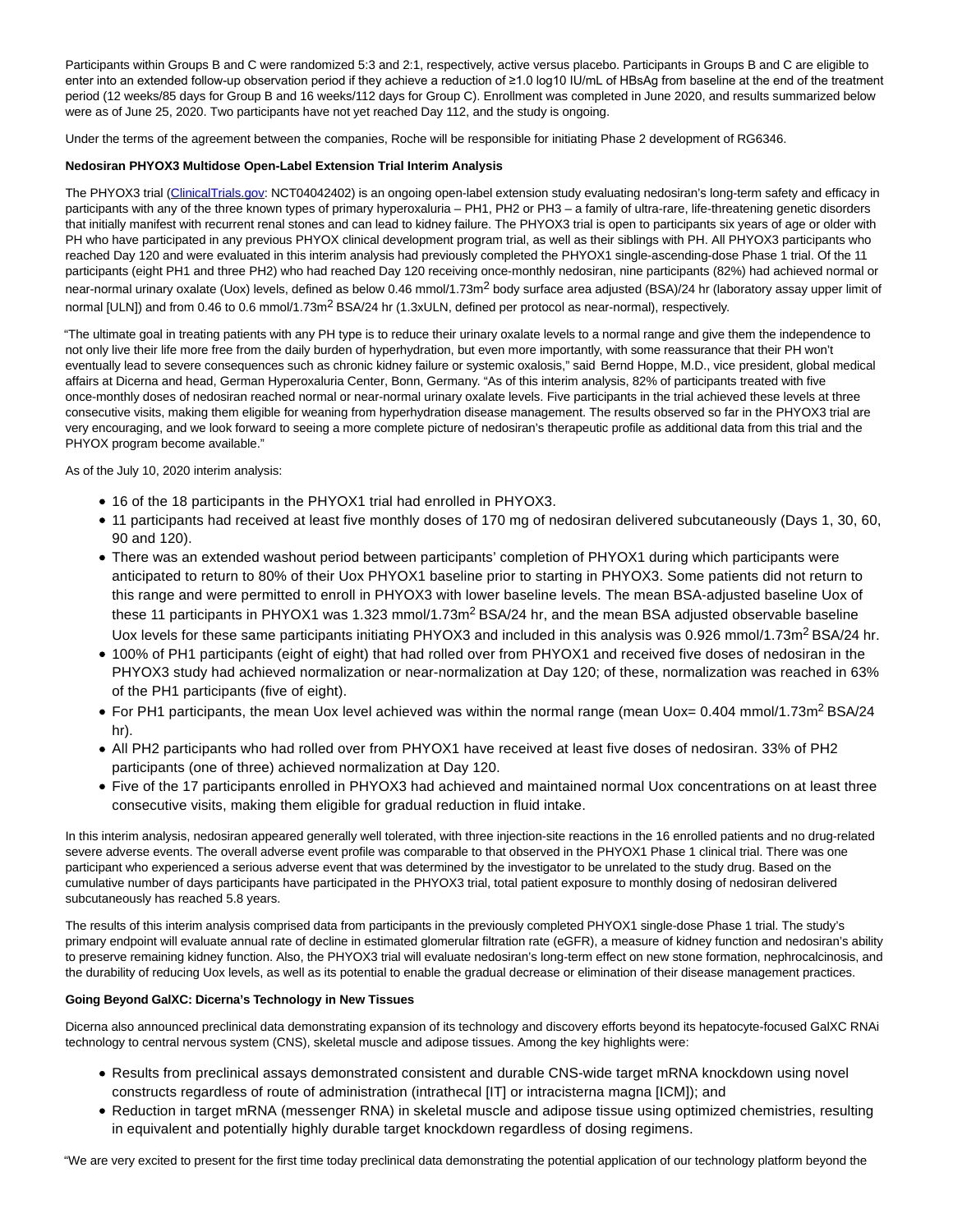liver," said Bob D. Brown, chief scientific officer and executive vice president of R&D at Dicerna. "With the discovery and early success of GalXC– the technology platform underpinning our lead candidate nedosiran, core pipeline candidates, and our collaborations – we have continued to innovate and evolve our technology to provide flexibility for medicinal chemistry optimization and expansion. The preclinical data shown today generated by structurally and chemically modified and/or alternatively conjugated forms of our foundational GalXC technology can exhibit the potential to deliver therapeutic nucleic acids with potent and sustained activity in central nervous system, skeletal muscle and adipose tissues, as well as other tissues."

Dr. Fambrough concluded, "The interim data today from our PHYOX3 study of nedosiran reinforce its potential to meaningfully interfere with the overproduction of urinary oxalate that can lead to serious systemic impacts in patients with PH, including kidney failure. The data from our Phase 1 study of RG6346 highlight its potential to be an important RNAi therapy in the treatment of HBV, with strong HBsAg knockdown sustained over a long duration. The preclinical data emerging from our labs supporting the extension of our technology to potential new therapeutic categories beyond the liver are demonstrating precisely the outcomes we intended. It's an exciting time at Dicerna. I am energized by the caliber of data emerging from our preclinical and clinical programs and look forward to presenting the data in greater detail later today."

# **Virtual Webcast Details**

The virtual webcast presentation to discuss these data will begin at 10:00 a.m. ET and may be accessed by visiting the "Investors & Media" section of the Dicerna website[, www.dicerna.com.](https://cts.businesswire.com/ct/CT?id=smartlink&url=http%3A%2F%2Fwww.dicerna.com&esheet=52262106&newsitemid=20200806005345&lan=en-US&anchor=www.dicerna.com&index=3&md5=7bff3e8176b272aeefd3120547c73350) A conference line can be accessed by dialing (800) 708-4539 or +1 (847) 619-6396 and referencing conference ID 49860522. A replay of the webcast will be archived on Dicerna's website following the conclusion of the live event.

# **About Chronic Hepatitis B Virus (HBV) Infection**

Hepatitis B virus (HBV) is the world's most common serious liver infection and affects an estimated 292 million people worldwide. 1 Chronic HBV infection, a condition characterized by the presence of the HBV surface antigen (HBsAg) for six months or more, claims more than 887,000 lives annually.<sup>2</sup> HBV is also the primary cause of liver cancer (also known as hepatocellular carcinoma, or HCC), which is the second-leading cause of cancer deaths in the world.<sup>1</sup>

# **About RG6346**

RG6346 is an investigational GalXC™ RNAi therapeutic candidate in development in collaboration with Roche for the treatment of chronic HBV infection. Dicerna is currently conducting a Phase 1 proof-of-concept trial of RG6346 in adult patients with non-cirrhotic chronic HBV infection. Current therapies for HBV, such as nucleoside analogs, can provide long-term viral suppression if taken continuously, but they rarely lead to long-term functional cures, as measured by the clearance of HBV surface antigen (HBsAg) and sustained HBV deoxyribonucleic acid (DNA) suppression in patient plasma or blood. By contrast, RG6346 is designed to employ RNA interference to selectively knock down specific genes involved in the creation of HBV messenger RNA (mRNA) and the entry of the virus into liver cells. Preclinical data have demonstrated greater than 99.9% reduction in circulating HBsAg, as observed in mouse models of HBV infection. Unlike current therapies that typically provide long-term suppression of the virus, RG6346 has the potential to provide a functional cure for patients living with chronic HBV.

# **About Primary Hyperoxaluria (PH)**

Primary hyperoxaluria (PH) is a family of ultra-rare, life-threatening genetic disorders that initially manifest with complications in the kidneys. There are three known types of PH (PH1, PH2 and PH3), each resulting from a mutation in one of three different genes. These genetic mutations cause enzyme deficiencies that result in the overproduction of a substrate called oxalate. Abnormal production and accumulation of oxalate leads to recurrent kidney stones, nephrocalcinosis and chronic kidney disease that may progress to end-stage renal disease requiring intensive dialysis. Compromised renal function results eventually in the accumulation of oxalate in organs ranging from skin, bones, eyes and heart. In the most severe cases, symptoms start in the first year of life. A combined liver-kidney transplantation may be undertaken to resolve PH1 or PH2 but is an invasive solution with limited availability and high morbidity that requires lifelong immune suppression to prevent organ rejection. Currently, there is no approved therapy for the treatment of PH. Patients are limited to using hyperhydration and medication to attempt to increase solubility of oxalate in urine. Despite these interventions, oxalate may continue to accumulate in the kidneys, causing damage.

## **About Nedosiran**

Nedosiran is the only RNAi drug candidate in development for primary hyperoxaluria (PH) types 1, 2 and 3 and is Dicerna's most advanced product candidate utilizing the proprietary GalXC™ RNAi technology platform. Nedosiran is designed to inhibit the lactate dehydrogenase (LDH) enzyme – an enzyme that catalyzes the final step in a common pathway resulting in oxalate overproduction in patients with PH1, PH2 and PH3. Dicerna is evaluating the safety and efficacy of nedosiran in patients with all known forms of PH as part of its PHYOX™ clinical development program.

# **About the GalXC™ RNAi Technology Platform**

Dicerna's proprietary RNA interference (RNAi) technology platform, called GalXC™, aims to advance the development of next-generation RNAi-based therapies designed to silence disease-driving genes in the liver. GalXC-based compounds enable subcutaneous delivery of RNAi therapies that are designed to bind specifically to receptors on liver cells, leading to internalization and access to the RNAi machinery within the cells. The GalXC approach seeks to optimize the activity of the RNAi pathway so that it operates in the most specific and potent fashion.

# **About Dicerna Pharmaceuticals, Inc.**

Dicerna Pharmaceuticals, Inc. (Nasdaq: DRNA) is a biopharmaceutical company focused on discovering, developing and commercializing medicines that are designed to leverage ribonucleic acid interference (RNAi) to selectively silence genes that cause or contribute to disease. Using our proprietary RNAi technology platform called GalXC™, Dicerna is committed to developing RNAi-based therapies with the potential to treat both rare and more prevalent diseases. By silencing disease-causing genes, Dicerna's GalXC platform has the potential to address conditions that are difficult to treat with other modalities. Initially focused on hepatocytes, Dicerna has continued to innovate and is exploring new applications of its RNAi technology beyond the liver, targeting additional tissues and enabling new therapeutic applications. In addition to our own pipeline of core discovery and clinical candidates, Dicerna has established collaborative relationships with some of the world's leading pharmaceutical companies, including Novo Nordisk A/S, Roche, Eli Lilly and Company, Alexion Pharmaceuticals, Inc., Boehringer Ingelheim International GmbH and Alnylam Pharmaceuticals, Inc. Between Dicerna and our collaborative partners, we currently have more than 20 active discovery, preclinical or clinical programs focused on rare, cardiometabolic, viral, chronic liver and complement-mediated diseases, as well as neurodegeneration and pain. At